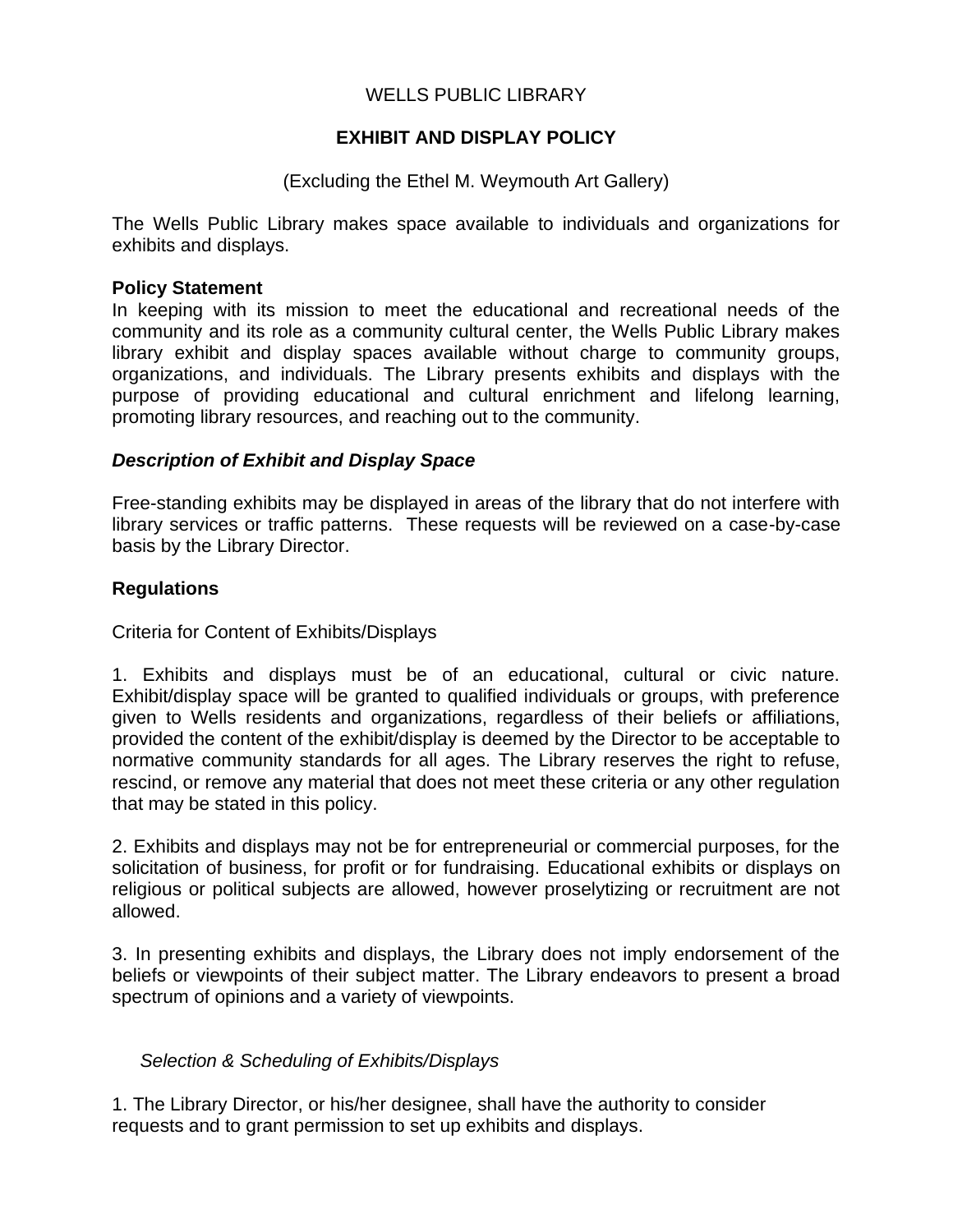2. All exhibits and displays will be considered in terms of the Library's mission to provide educational and cultural enrichment. The following will also be considered when selecting and approving exhibits and displays:

- Suitability of subject matter and physical presentation
- Quality of the presentation
- Local or regional interest
- Space requirements
- Timeliness

3. Use of exhibit/display space will be considered on a first come, first served basis and limited to four weeks per calendar year per group or organization. The exhibit/display period is generally between two and four weeks. The Library reserves the right to determine the schedule of exhibits/displays, including the length and location of exhibits/displays.

4. Use of exhibit and display spaces for Library purposes takes precedence over other uses. On the rare occasion that the Library finds it must use its space unexpectedly for its own purposes, even though a non-Library exhibit/display has been previously scheduled, the Library will make every effort to schedule an alternate time for the exhibit/display. Potential exhibitors assume the risk that the Library may need to preempt an exhibit/display for its own purposes.

# *Installation of Exhibits/Displays*

1. Exhibitors are responsible for installing and removing exhibits/displays on the dates agreed upon by the Library and the exhibitor, and for all measures necessary for installation and removal of exhibits/displays, including but not limited to shipping, packaging, storage, signage, labels, framing, and any equipment/supplies needed for same. Assistance will be provided by library staff as available. All exhibits/displays must be set up and removed with as little interference as possible to the daily operations of the Library. If the Library must remove an exhibit/display because it is not removed as scheduled by the exhibitor, the Library is not responsible for any damages. The Library will not provide storage for the property of organizations or individuals displaying in the Library.

2. Exhibitors agree to be responsible for and to pay for any and all damages to Library property including exhibit/display spaces, walls, floors, grounds, furniture and fixtures resulting from the installation or removal of an exhibit/display.

3. Exhibit photos, artworks, etc., must be framed, mounted or packaged and displayed in a safe and attractive manner. Any electrical connections are to be hidden from public view as far as possible and may not be placed so as to cause or create a safety hazard.

4. Each exhibit/display must contain an informative explanation to assist the general public in discerning the subject or purpose of the exhibit/display. This information may be provided by explanatory labels on individual items, in poster or sign form, or